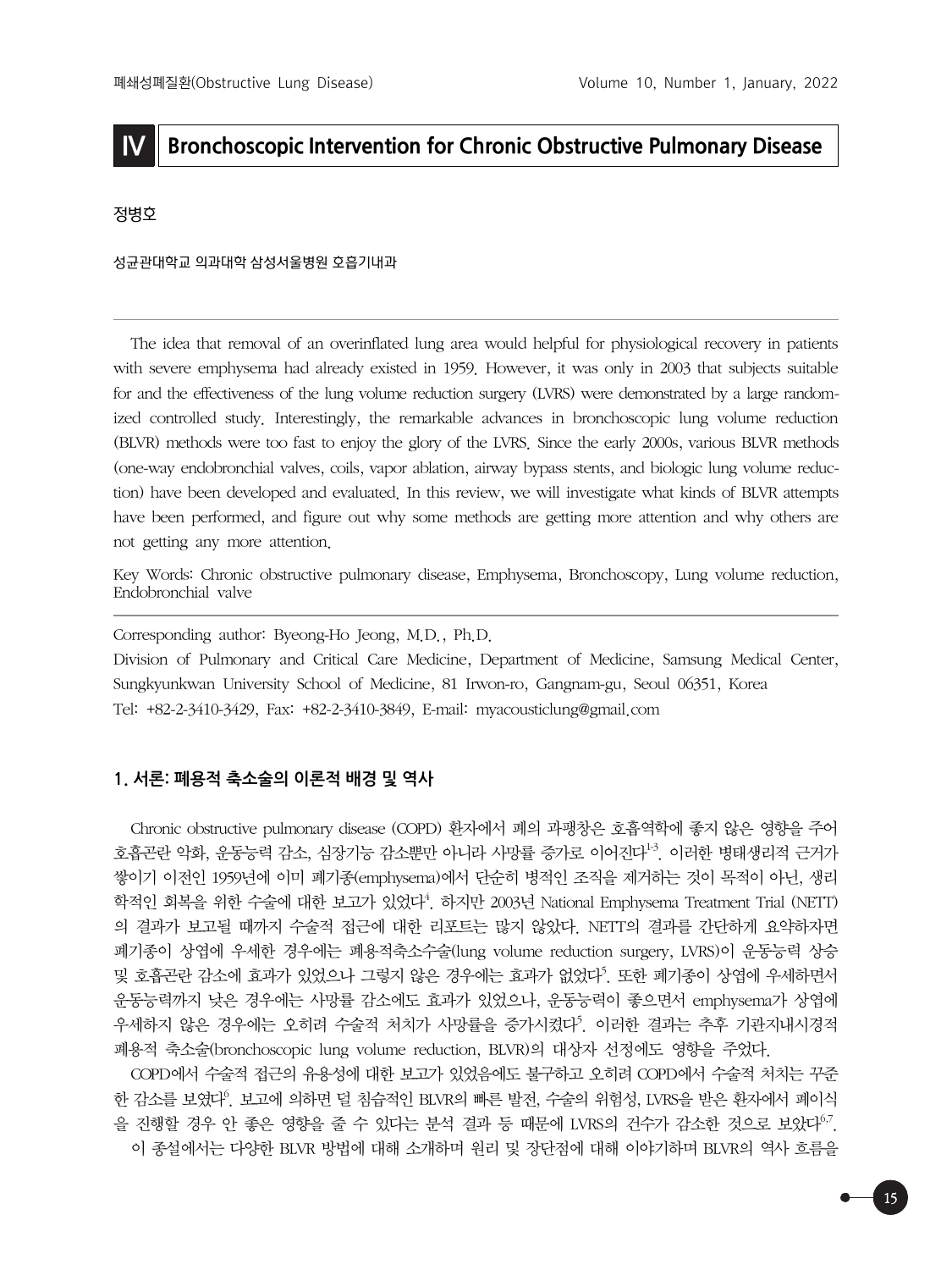

Figure 1. History of each method for lung volume reduction and brief comments for each landmark study.

이야기하고자 한다(Figure 1).

16

## **2. 기관지밸브(endobronchial valve, EBV): 가장 많은 데이터 축적, 현실적으로 국내에서 시술 가능한 유일한 방법**

EBV는 심한 폐기종으로 과팽창된 폐엽으로 이어지는 기관지에 삽입하게 되는 일방향성 밸브이다. 이 밸브는 흡기는 막아주고 호기 및 분비물 배출은 허용해 줌으로써 결과적으로 특정 폐엽의 허탈을 유도하고 호기말폐용 적 감소의 효과를 가져다 주게 된다. 2003년도 첫 보고에서는 EBV가 지금처럼 접힐 수 있는 형태가 아니었기 때문에 삽입의 어려움이 있었지만<sup>8</sup>, 이후 개발된 EBV는 쉽게 장착 및 제거를 할 수 있게 개발되었다.

현재 가장 널리 사용되고 있는 제품은 Zephyr Endobronchial Valve (Zephyr EBV, Pulmonx Corp., Redwood City, CA, USA)이다. 첫 무작위 대조시험은 1초간 노력성 호기량(forced expiratory volume in one second, FEV1)의 예측치가 15∼45%, 총폐용량(total lung capacity, TLC)이 예측치의 100% 이상, 잔기량(residual volume, RV)이 예측치의 150% 이상, 6분도보거리가 140 m 이상인 환자를 대상으로 하였고<sup>9</sup>, 이후 대부분의 BLVR 시술 대상자 선정의 폐기능 기준은 이와 비슷하게 진행되었다. 이 시험의 일차결과변수는 대조군에 비해 시험군 에서 FEV1이 60.0 mL 상승, 6분도보거리가 19.1 m 상승한 정도의 작은 차이를 보였다<sup>9</sup>. 하지만 추가 분석을 통해서 2가지 중요한 예측인자를 알아내게 되었다. 즉 밸브를 삽입하려는 폐엽과 나머지 폐엽 사이에 폐기종의 이질성(heterogeneity)이 15% 이상인 경우와 엽사이틈새(interlobar fissure)가 완전히 나누어지는 경우에 시술 후 FEV1 및 6분도보거리의 큰 상승을 보였다는 것이다<sup>9</sup>.

엽사이틈새의 불안전성(incomplete fissure)이 있는 경우에 측부환기(collateral ventilation)가 있을 수 있어서 EBV 시술의 성적이 떨어진다는 것이 알려진 후 엽사이틈새의 완전성(fissure integrity, FI) 여부를 평가하는 방법에 대해서도 활발히 연구되었다. 엽기관지(lobar bronchus)를 풍선으로 막아서 해당 기관지로의 공기 흐름 과 저항을 측정하는 방법인 Chartis system (Pulmonx Corp.)과 정량적 고해상컴퓨터단층촬영(quantitative high resolution computed tomography, QCT)을 이용하여 FI가 90% 이상인 경우를 EBV의 적절한 대상으로 평가하 는 방법이 대표적이다10. 이 두가지 방법 모두 정확도 75%, 민감도 80%, 특이도 70% 정도로 완벽하지는 않은 검사법들이지만10 Zephyr EBV를 이용한 이후의 무작위 대조시험들은 Chartis system을 이용하여 측부환기가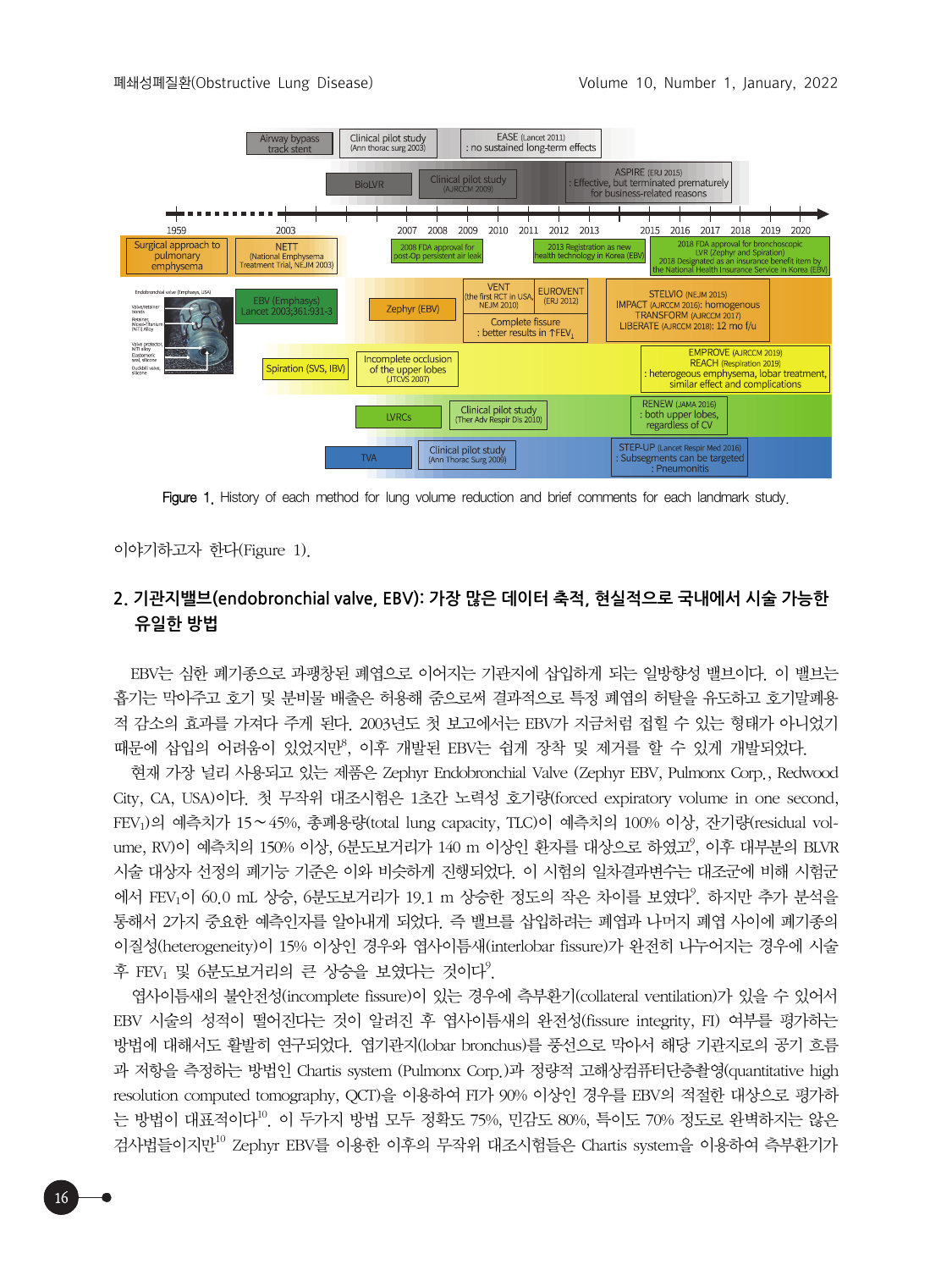없는 환자를 대상으로 이루어지게 되었다.

LIBERATE 연구가 대표적인 무작위 대조연구로 총 190명을 2 : 1로 배정하였으며 시술 후 12개월이라는 장기 간 성적을 발표하였는데, 대조군에 비하여 시험군에서 FEV1 예측치가 18% (10∼26%), 6분도보거리가 39 m 상승하였음을 보고하였다 $^{11}$ . 또한 IMPACT 연구에서는 기존의 연구와 달리 폐기종이 균질한(homogeneous) 환자만을 대상으로 하였는데 시술 후 3개월째 대조군에 비하여 시험군에서 FEV<sub>1</sub> 예측치가 17% (8∼26%),  $6$ 분도보거리가 40 m 상승하였음을 보고하였다<sup>12</sup>.

반면 Spiration Intrabronchial Valve (Spiration IBV, Olympus, Tokyo, Japan)를 이용한 초기 연구들에서는 좋은 성적을 보이지 못 했었다13,14. Spiration IBV를 이용한 초기 연구들에서는 완전한 허탈(atelectasis)로 인한 합병증을 막기위해 상엽의 일부 구역기관지(segmental bronchus) 정도에만 시술을 하였는데, 이 때문에 제대로 된 폐용적 감소의 효과를 보지 못했던 것으로 보인다. 하지만 이후에 이질성 폐기종이면서 QCT로 FI를 평가하 였고 폐엽 단위로 시술을 진행한 2개의 무작위 대조시험들에서 모두 좋은 결과를 보였다<sup>15,16</sup>.

하지만 Zephyr EBV와 Spiration IBV 모두 공통적으로 기흉이 20∼30% 가량에서 발생하는 것으로 보고되었 다 $11,12,15,16$ . Zephyr EBV를 이용한 LIBERATE 연구의 프로토콜에 따르면 $^{11}$  EBV 시술 후 발생한 기흉의 양이 적고 증상이 없을 경우에는 2∼4시간 뒤에 흉부 X선을 재촬영하여 평가하고, 그 양이 많거나 증상이 있는 경우에는 흉관을 삽입하도록 하였다. 흉관을 삽입한 경우에는 3가지로 나뉘는데 첫째, 이후 96시간 이상 공기누 출이 없지만 폐허탈된 상태에서 더 이상 폐가 펴지지 않는다면 밸브 중 하나만 제거하고 폐가 펴지는지 평가 후 기흉이 해결된 경우에는 6주 뒤 밸브 재삽입을 고려하고, 기흉이 해결이 되지 않은 경우에는 모든 밸브를 제거하는 것으로 하였다. 두번째, 만일 환자는 안정적이지만 공기누출이 7일 이상 지속되는 경우에는 밸브 하나를 제거하고서 공기누출이 멈췄다면 흉관을 제거하고 6주 뒤 밸브 재삽입을 고려하고, 밸브 하나를 제거하 고서도 공기 누출이 48시간 이상 지속되면 모든 밸브를 제거하는 것을 권고하고 있다. 마지막으로 만일 환자 상태가 불안정하면 바로 모든 밸브를 제거하는 것을 권고하고 있다.

## **3. 아직 국내 도입되지 않은 BLVR 방법들**

#### **1) Lung volume reduction coil (LVRC)**

LVRC에 대한 임상예비연구 결과는 2010년도에 발표되었고<sup>17</sup>, 약 300여명을 1:1로 무작위 대조시험한 RENEW trial의 결과는 2016년도에 발표되었다<sup>18</sup>. 시술 방법에 대하여 간단하게 이야기하자면 전신마취 하에 구역기관지 또는 구역기관지가지(subsegmental bronchus) 마다 LVRC를 삽입하게 된다. 이 때 가이드와이어로 기관지의 길이를 미리 평가하여 각 구역기관지 또는 구역기관지가지에 100 mm, 125 mm, 150 mm 중 어느 LVRC를 삽입할지 정하게 된다. 삽입된 LVRC는 기관지 내에서 구부러지게 되는데 이를 통해 폐 자체를 찌그러트 리는 효과를 보이게 된다. 보통 한쪽 폐의 하나의 엽에 10개 가량을 삽입하고 4∼8주 뒤에 반대측 폐에도 시술한다. RENEW trial 결과 시술 12개월째 시험군에서 대조군에 비해 FEV1 예측치의 7%, 6분도보거리 14.6 m 증가의 효과를 보였다<sup>18</sup>. 가장 큰 장점은 측부환기 여부와 상관없이 시술할 수 있다는 점이지만 제거가 어렵고 합병증으로 폐렴(20%) 및 기흉(10%)이 발생할 수 있다는 단점이 있다<sup>18</sup>.

## **2) Thermal vapor ablation (TVA)**

 $TVA$ 에 대한 임상예비연구 결과는 2009년도에 발표되었고 $^{19}$ , 약 70명을 2 : 1로 무작위 대조시험한 STEP-UP trial의 결과는 2016년도에 발표되었다<sup>20</sup>. 특정 구역기관지를 풍선으로 막고서 해당 구역기관지에만 가열된 수증 기를 분사하여 기관지의 열손상을 유도하고 이로 인하여 해당 구역기관지의 폐용적이 줄어들도록 하는 시술이 다. 이론적으로 측부환기가 있어도 치료가 가능하고 가장 문제가 되는 구역기관지만을 선택하여 치료할 수 있다는 장점이 있지만 시술 자체가 비가역적이라는 단점이 있다. STEP-UP trial 결과에 의하면 시험군에서 대조 군에 비하여 FEV<sub>1</sub> 예측치는 14.7% 상승을, 6분도보거리는 통계적 유의성에 미치지 못하였으나 30.5 m (p=0.06)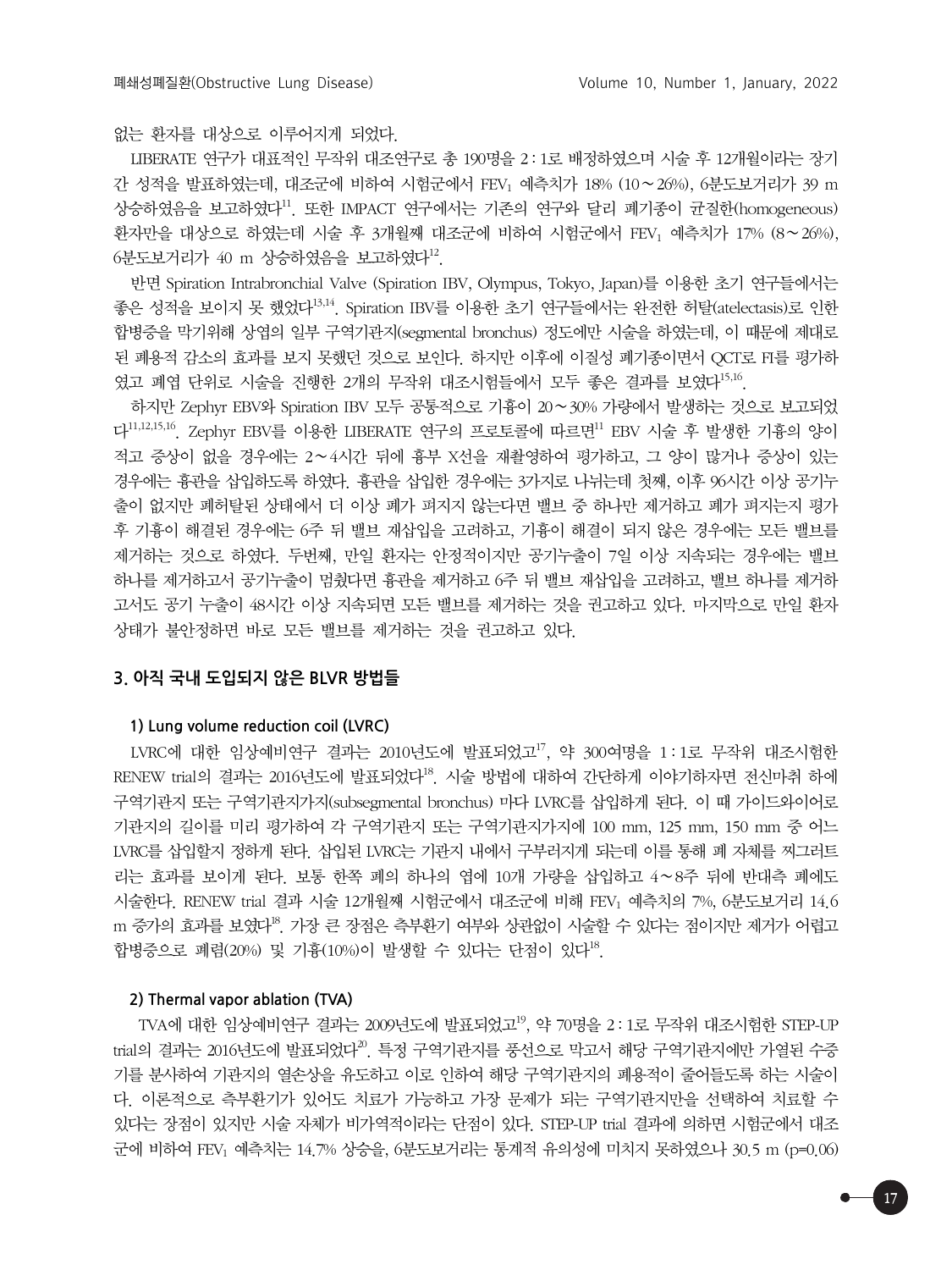상승을 보였다. 하지만 COPD 급성악화가 24%, 폐렴이 18%에서 발생하였다<sup>20</sup>.

## **4. 좋은 결과를 보이지 못한 BLVR 방법들**

#### **1) Airway bypass tract stent placement**

Airway bypass tract stent의 임상예비연구 결과는 2003년도에 발표되었는데 기관지를 뚫어서 과팽창된 폐기 종이 있는 폐엽과 기관지사이에 통로를 만들고 paclitaxel-eluting stent를 삽입하여 bypass tract을 만드는 방식이 다21. EASE trial이라는 무작위 대조연구가 진행되었는데 시술 후 몇 일은 효과가 있는 것처럼 보였지만 그 효과가 수개월 이상 지속되지 않았다<sup>22</sup>. CT로 평가해 본 결과 스텐트가 조직으로 덮이거나 기침하면서 빠진 경우에 특히 그 효과가 빠르게 소실된 것으로 보였다<sup>22</sup>.

## **2) Biologic lung volume reduction (BioLVR)**

BioLVR에 대한 임상예비연구 결과는 2009년도에 발표되었다 $^{23}$ . 구역기관지가지를 통해 폐포에 fibrinogen과 thrombin을 주입하여 hydrogel을 형성하게 만들어서 국소적인 염증 반응을 일으키게 되면 3∼6주에 걸쳐 폐허 탈 등의 재형성(remodeling)이 발생하게 되며 hydrogel polymer는 서서히 생물분해(biodegradable)된다는 이 론적 배경이 있다. TVA와 마찬가지로 측부환기가 있어도 시술할 수 있다는 장점과 체내 이물질이 남지 않는다 는 장점이 있겠다. 하지만 300명을 대상으로 계획했던 무작위 대조시험(ASPIRE trial)은 회사의 내부적 문제 때문에 95명까지만 등록 후 조기 종료되었다<sup>24</sup>. 그 결과는 어느 정도의 효과를 기대해 볼만 했지만 합병증으로 심각한 폐렴이 발생할 수 있다는 것도 보여주었다<sup>24</sup>.

#### **5. 기흉의 지속적인 공기 누출(prolonged air leaks, PAL) 상황에서 EBV의 역할**

Zephyr EBV와 Spiration IBV는 BLVR에 대해서 각각 2018년 6월과 12월에 미국 식품의약청(Food and Drug Administration, FDA) 승인을 받았고, 국내에서는 같은 해 2월에 국민건강보험급여 항목으로 지정받았다<sup>25-27</sup>. 하지만 재미있게도 Spiration IBV는 수술 후 PAL 상황에 대해 이미 2008년 10월에 FDA로부터 인도적 의료기기 의 적용면제(humanitarian device exemption, HDE)를 통해 사용을 허가받았었다 $^{28}$ .

아직 PAL에 대한 EBV의 무작위 대조연구는 없지만 많은 증례보고 및 사례군 연구 결과가 있고 이에 대한 체계적 문헌연구가 몇 편 있다<sup>29</sup>. PAL의 원인으로 기흉, 수술 관련, 암, 감염증(농흉, 결핵, 곰팡이) 등이 있었으 며 보통 1∼3주 정도 해결이 되지 않아 EBV 삽입을 시도하였다. 공기누출의 원인 기관지 확인은 Chartis system 을 사용하거나 색소를 기관지 내에서 뿌려 흉관을 통해 배액되는지 확인하는 방법들을 이용하였다. 많은 경우에 서 EBV 삽입 직후 공기누출이 사라지고 폐가 펴졌으며 합병증은 매우 적은 것으로 보고하고 있다. 몇몇 보고에 서는 수 주 후에 EBV를 제거했다고 한다.

참고로 Spiration IBV의 PAL에 대한 FDA의 HDE 승인서에서는 엽절제, 구역절제, LVRS 후 5일째까지 공기누 출이 정상 흡기 시에도 지속되거나 정상 호기 시에만 있더라도 피하기종 또는 호흡부전과 연관된 경우에 시술을 고려할 수 있다고 언급하고 있다<sup>28</sup>. 또한 밸브를 6주 이상 거치하지 말 것을 권고하고 있다.

#### **6. 결론**

폐기종이 심한 환자에게 폐용적축소술은 폐기능 향상 및 운동능력 개선을 가져올 수 있다. 2000년대 초반부 터 다양한 방법의 BLVR에 대한 임상예비연구 결과들이 쏟아져 나왔다. 그 중에서 EBV는 광범위한 데이터가 축적된 방법으로 여겨지고 있다. 하지만 EBV는 균질한 폐기종에서의 데이터가 비교적 적고, 측부환기가 있는 경우에는 시술의 대상이 될 수 없고 합병증으로 기흉이 발생할 수 있다는 한계가 있다. LVRC나 TVA는 아직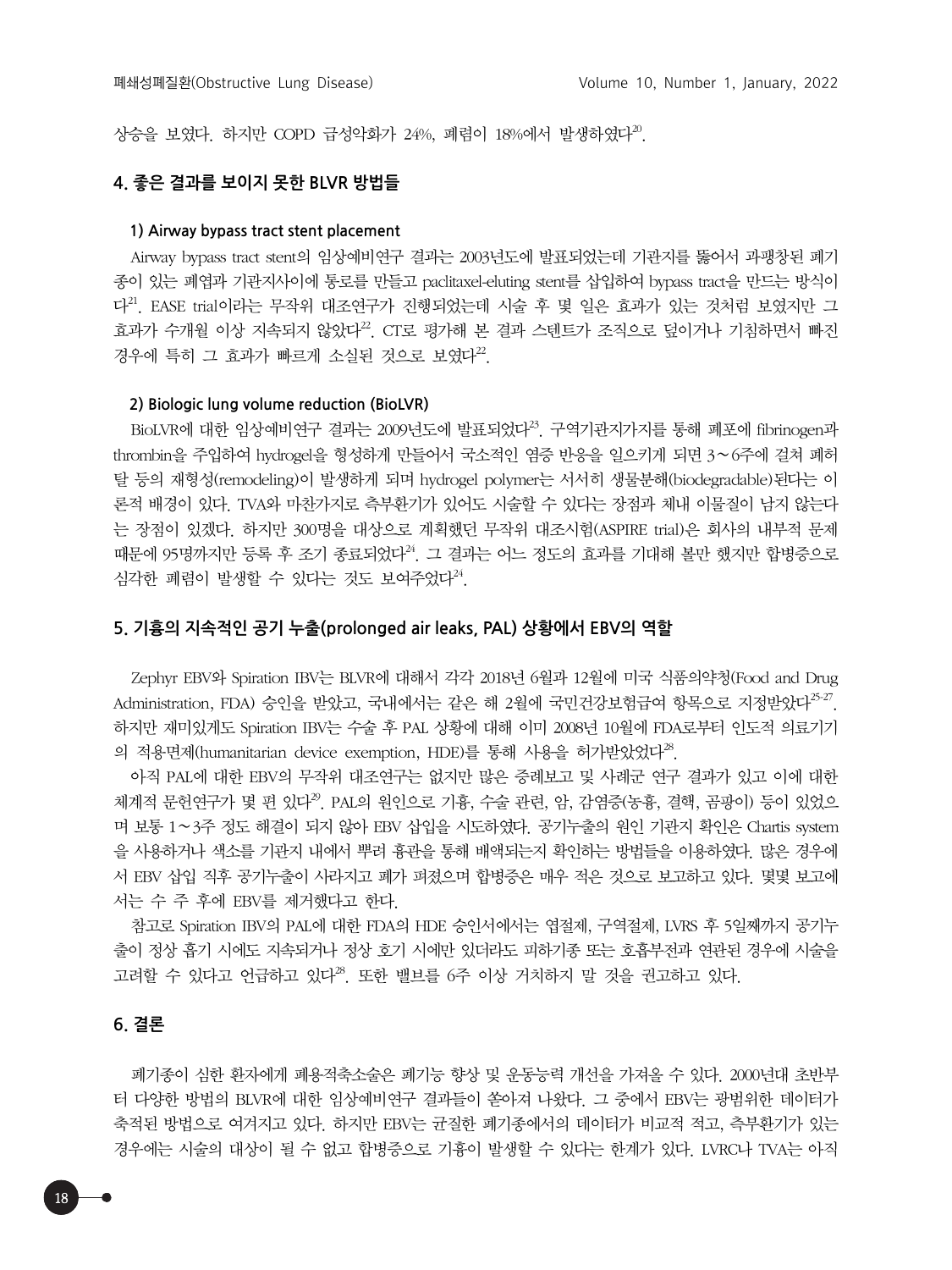|                           | Emphysema phenotype |          | Collateral ventilation         |               | Target lobe |          | Removable<br>(Reversible) | Main side effects                    |
|---------------------------|---------------------|----------|--------------------------------|---------------|-------------|----------|---------------------------|--------------------------------------|
|                           | Hetero              | Homo     | $\qquad \qquad \longleftarrow$ | $^{(+)}$      | Jpper       | Lower    |                           |                                      |
| <b>EBV</b><br><b>LVRC</b> | ❸<br>❸              | ❸        | ❸<br>❸                         | $\times$<br>❸ | ❸<br>❸      | ❸<br>❸   | Easy<br>Hard              | Pneumothorax<br>Pneumonia            |
| TVA                       | ❸                   | $\times$ | ❸                              | ❸             | ❸           | $\times$ | Impossible                | Pneumothorax<br>COPD AE<br>Pneumonia |

|  |  | <b>Table 1.</b> Characteristics of each BLVR method |  |  |  |  |
|--|--|-----------------------------------------------------|--|--|--|--|
|--|--|-----------------------------------------------------|--|--|--|--|

BLVR: bronchoscopic lung volume reduction; EBV: endobronchial valve; LVRC: lung volume reduction coil; TVA: thermal vapor ablation; COPD AE: chronic obstructive pulmonary disease acute exacerbation.

 $\bullet$  means good indication,  $\blacktriangle$  means possible indication,  $\times$  means contraindication.

데이터가 적고 국내 사용이 불가능한 상황이지만 측부환기가 있는 경우에서도 그 효과가 동일하게 있기 때문에 EBV와 상호보완적으로 사용될 수 있겠다(Table 1). 또한 아직 PAL 상황에서 EBV의 효과에 대한 대규모 전향적 연구 또는 무작위 대조연구는 없지만 몇몇 체계적 문헌연구 결과를 보면 적절한 대상 환자선택을 통해 그 효과를 바라볼 수 있을 것으로 기대한다.

### **References**

- 1. Casanova C, Cote C, de Torres JP, Aguirre-Jaime A, Marin JM, Pinto-Plata V, et al. Inspiratory-to-total lung capacity ratio predicts mortality in patients with chronic obstructive pulmonary disease. Am J Respir Crit Care Med 2005;171:591-7.
- 2. O'Donnell DE, Revill SM, Webb KA. Dynamic hyperinflation and exercise intolerance in chronic obstructive pulmonary disease. Am J Respir Crit Care Med 2001;164:770-7.
- 3. Watz H, Waschki B, Meyer T, Kretschmar G, Kirsten A, Claussen M, et al. Decreasing cardiac chamber sizes and associated heart dysfunction in COPD: role of hyperinflation. Chest 2010;138:32-8.
- 4. Brantigan OC, Mueller E, Kress MB. A surgical approach to pulmonary emphysema. Am Rev Respir Dis 1959;80: 194-206.
- 5. Fishman A, Martinez F, Naunheim K, Piantadosi S, Wise R, Ries A, et al. A randomized trial comparing lung-volume-reduction surgery with medical therapy for severe emphysema. N Engl J Med 2003;348:2059-73.
- 6. Ahmad S, Taneja A, Kurman J, Dagar G, Kumar G. National trends in lung volume reduction surgery in the United States: 2000 to 2010. Chest 2014;146:e228-9.
- 7. Shigemura N, Gilbert S, Bhama JK, Crespo MM, Zaldonis D, Pilewski JM, et al. Lung transplantation after lung volume reduction surgery. Transplantation 2013;96:421-5.
- 8. Toma TP, Hopkinson NS, Hillier J, Hansell DM, Morgan C, Goldstraw PG, et al. Bronchoscopic volume reduction with valve implants in patients with severe emphysema. Lancet 2003;361:931-3.
- 9. Sciurba FC, Ernst A, Herth FJ, Strange C, Criner GJ, Marquette CH, et al. A randomized study of endobronchial valves for advanced emphysema. N Engl J Med 2010;363:1233-44.
- 10. Schuhmann M, Raffy P, Yin Y, Gompelmann D, Oguz I, Eberhardt R, et al. Computed tomography predictors of response to endobronchial valve lung reduction treatment. Comparison with chartis. Am J Respir Crit Care Med 2015;191:767-74.
- 11. Criner GJ, Sue R, Wright S, Dransfield M, Rivas-Perez H, Wiese T, et al. A multicenter randomized controlled trial of Zephyr endobronchial valve treatment in heterogeneous emphysema (LIBERATE). Am J Respir Crit Care Med 2018;198:1151-64.
- 12. Valipour A, Slebos DJ, Herth F, Darwiche K, Wagner M, Ficker JH, et al. Endobronchial valve therapy in